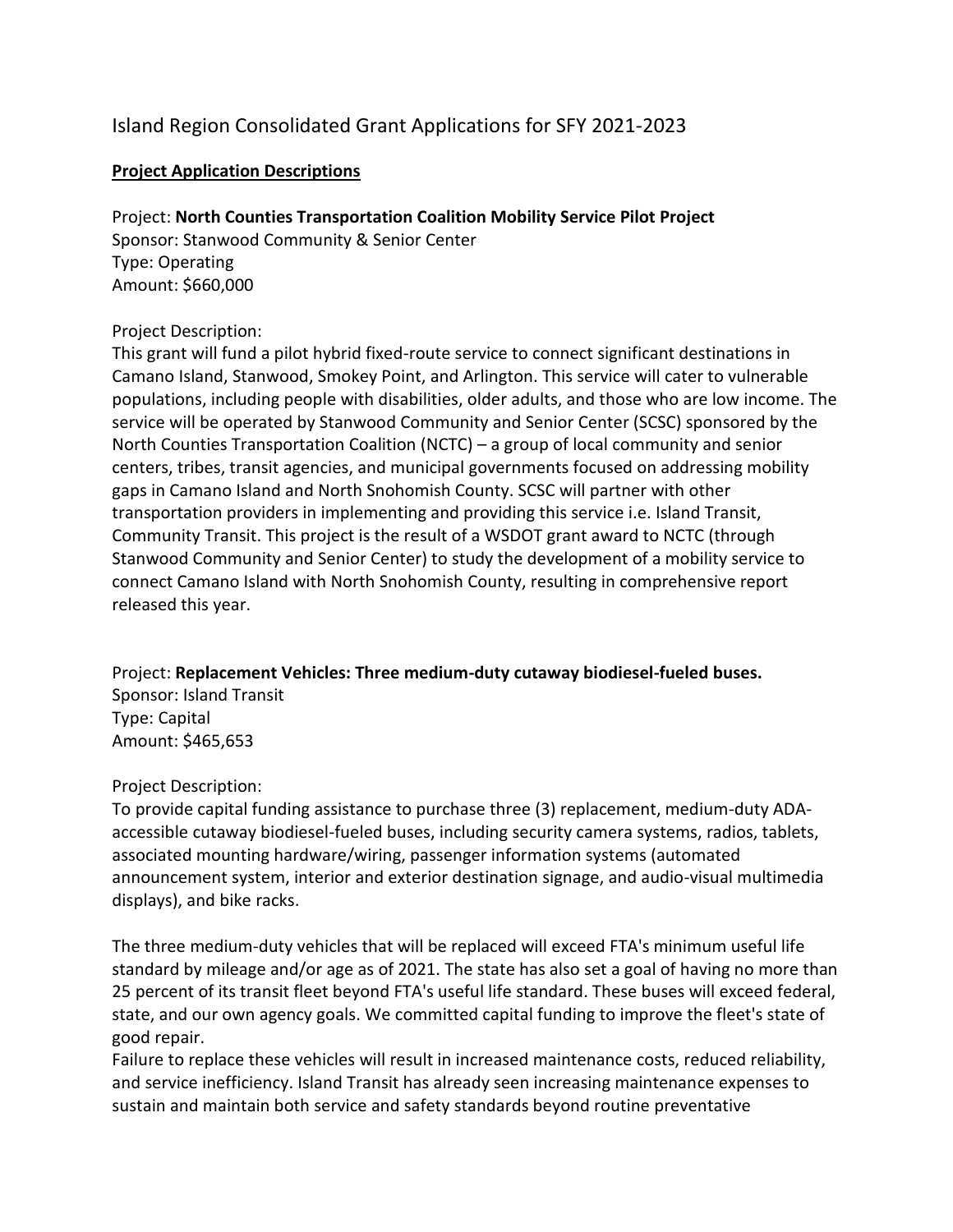maintenance practices. Replacement of these vehicles will allow Island Transit to remove these aging vehicles from service and surplus them as excess vehicles.

Project: **Sustain Mobility Management Specialist Program** Sponsor: Island Transit Type: Mobility Amount: \$147,275

#### Project Description:

To provide funding assistance to continue the mobility management community outreach program. This program is designed to increase community awareness of Island Transit services by utilizing a mobility specialist who will provide education to individuals, community organizations, and social service agencies, including a focus on serving the special needs population. The tools used by the mobility specialist include meetings, articles, presentations, events, and tours, supported by printed materials and social media.

Island Transit's mobility management program has shown the need to expand the outreach program to all aspects of our communities about the services we offer and how we can assist in removing real and perceived barriers to using transit services. Our program has been designed to increase community awareness of Island Transit services by utilizing a mobility specialist who will provide education to individuals, community organizations, as well as engaging and where appropriate partnering with agencies. The mobility management specialist has also included a focus on assisting our special needs population in gaining greater independence and selfconfidence to use the fixed route services. The tools used by the mobility specialist include meetings, articles, presentations, events, and tours, supported by printed materials and social media.

Project: **Replacement Vehicles: Five heavy-duty 35-foot hybrid-diesel buses** Sponsor: Island Transit Type: Capital Amount: \$3,443,510

#### Project Description:

To provide capital funding assistance to purchase five (5) replacement, 35-foot heavy-duty ADA-accessible hybrid-diesel buses, including security camera systems, radios, tablets, associated mounting hardware/wiring, passenger information systems (automated announcement system, interior and exterior destination signage, and audio-visual multimedia displays), and bike racks.

The five heavy-duty vehicles that will be replaced will exceed FTA's minimum useful life standard by mileage and/or age as of 2021 and 2022. The state has also set a goal of having no more than 25 percent of its transit fleet beyond FTA's useful life standard. These buses will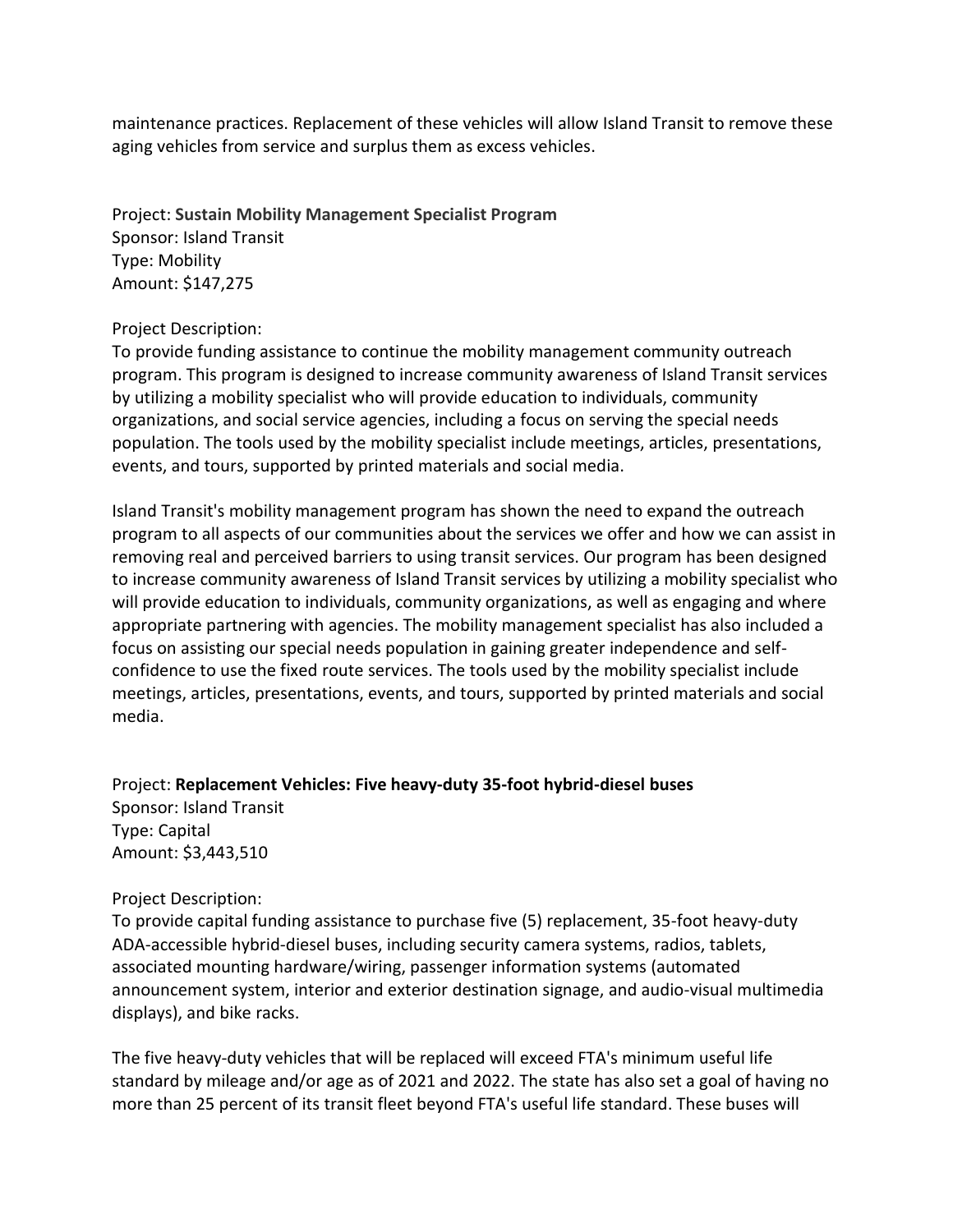exceed federal, state, and our own agency goals. We committed capital funding to improve the fleet's state of good repair. Failure to replace these vehicles will result in increased maintenance costs, reduced reliability, and service inefficiency. Island Transit has already seen increasing maintenance expenses to sustain and maintain both service and safety standards beyond routine preventative maintenance practices. Replacement of these vehicles will allow Island Transit to remove these aging vehicles from service and surplus them as excess vehicles.

Project: **Expansion Vehicles: One medium-duty cutaway biodiesel-fueled bus**

Sponsor: Island Transit Type: Capital Amount: \$155,218

Project Description:

To provide capital funding assistance to purchase one (1) expansion medium-duty ADAaccessible cutaway biodiesel-fueled bus, including security camera systems, radios, tablets, associated mounting

hardware/wiring, passenger information systems (automated announcement system, interior and exterior destination signage, and audio-visual multimedia displays), and bike racks.

The COVID-19 crisis has compelled us to reconsider and, in many cases, to reimagine our previously held ideas about our transportation system. It has forced the issue of acknowledging that bus drivers and other mass-transit personnel are essential workers, every bit as crucial to the continued functioning of society as the people who work at our hospitals, grocery stores, and pharmacies. For those residents who don't have access to a car, including a disproportionate number of low-income people and people of color, it's their primary means of getting around, pandemic, or no pandemic.

As people look to return to some aspects of normal life, public and shared transportation will be part of that return. To reduce the spread of the virus, we must consider implementing a number of precautions to ensure public transit remains a safe and reliable option for all riders, especially those who do not have the option to stay home or use other modes of transportation.

Island Transit is planning for the future of public transportation in Island County. In order to provide the tools to reimagine transit, we need to expand our fleet.

Project: **Expansion Vehicles: Nine light-duty buses** Sponsor: Island Transit Type: Capital Amount: \$1,123,762

Project Description: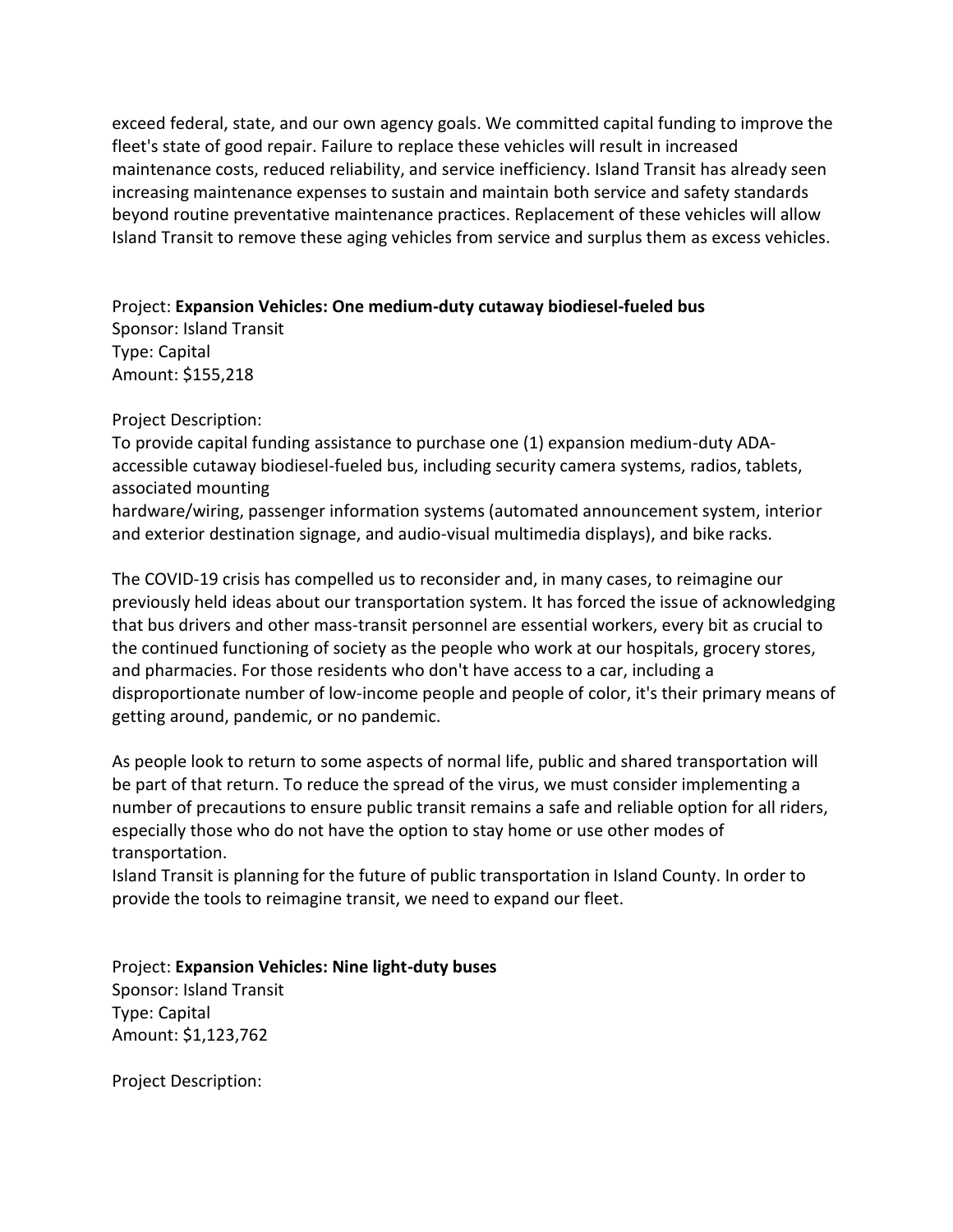To provide capital funding assistance to purchase nine (9) expansion light-duty ADA-accessible cutaway gasoline-fueled buses, including security camera systems, radios, tablets, associated mounting hardware/wiring, passenger information systems (automated announcement system, interior and exterior destination signage, and audio-visual multimedia displays), and bike racks.

The COVID-19 crisis has compelled us to reconsider and, in many cases, to reimagine our previously held ideas about our transportation system. It has forced the issue of acknowledging that bus drivers and other mass-transit personnel are essential workers, every bit as crucial to the continued functioning of society as the people who work at our hospitals, grocery stores, and pharmacies. For those residents who don't have access to a car, including a disproportionate number of low-income people and people of color, it's their primary means of getting around, pandemic, or no pandemic.

As people look to return to some aspects of normal life, public and shared transportation will be part of that return. To reduce the spread of the virus, we must consider implementing a number of precautions to ensure public transit remains a safe and reliable option for all riders, especially those who do not have the option to stay home or use other modes of transportation.

Island Transit is planning for the future of public transportation in Island County. In order to provide the tools to reimagine transit, we need to expand our fleet.

*Part of a project's overall score comes from regional ranking. Additional points from regional ranking can be up to 30% of the final score. IRTPO has two-A rankings, three-B rankings, and one-C ranking available to add points. Based on individual review from members of the Human Services Technical Advisory Committee, the averaged rankings are as follows:*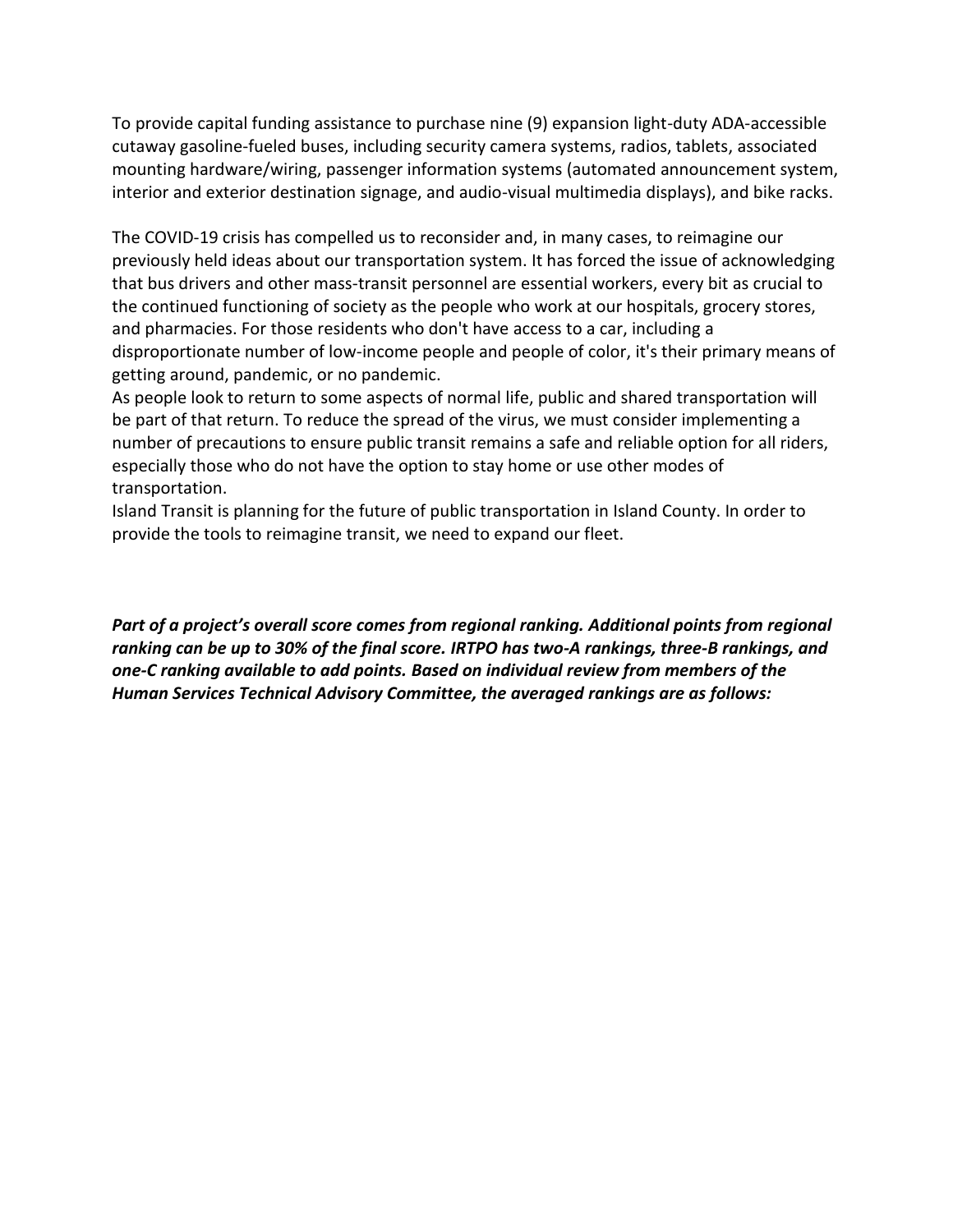|                                           | North Counties Transportation Coalition Mobility<br>Service Pilot             |                                                   |                              |          | <b>Score</b>             |   |
|-------------------------------------------|-------------------------------------------------------------------------------|---------------------------------------------------|------------------------------|----------|--------------------------|---|
|                                           |                                                                               | <b>Criteria List</b>                              |                              |          | <b>AVG</b>               |   |
|                                           |                                                                               |                                                   | Preservation                 | \$       |                          |   |
|                                           |                                                                               | <b>Regional Connectivity</b>                      |                              | $\zeta$  | 4.67                     |   |
| Stanwood Community & Senior Center        |                                                                               | Last Mile Connectivity                            |                              | \$       | 3.67                     |   |
|                                           |                                                                               | <b>Partner Collaboration</b>                      |                              | \$       | 5.00                     |   |
|                                           |                                                                               | Expansion                                         |                              | \$       | 3.33                     |   |
|                                           |                                                                               | <b>Easy Information Access</b>                    |                              | \$       | 1.00                     |   |
|                                           |                                                                               | <b>Creative Funding</b>                           |                              | \$       | 2.67                     |   |
|                                           |                                                                               | <b>Minimize Travel Distance</b>                   |                              | \$       | $\qquad \qquad -$        |   |
|                                           |                                                                               | Innovation                                        |                              | \$       | 4.33                     |   |
|                                           |                                                                               | <b>Disaster Preparation</b>                       |                              | \$       | 1.33                     |   |
|                                           |                                                                               |                                                   | Outreach/Education           | \$       | 2.00                     |   |
|                                           |                                                                               | <b>Driver Recruitment/Training</b>                |                              | \$       | 2.00                     |   |
|                                           |                                                                               |                                                   |                              |          | 30.00                    | Α |
|                                           |                                                                               | <b>Reviewer Name:</b>                             |                              |          | Score                    |   |
|                                           |                                                                               | <b>Criteria List</b>                              |                              |          | <b>AVG</b>               |   |
|                                           |                                                                               |                                                   | Preservation                 | \$       | 2.33                     |   |
|                                           |                                                                               |                                                   | <b>Regional Connectivity</b> | $\zeta$  | 3.00                     |   |
|                                           |                                                                               |                                                   | Last Mile Connectivity       | \$       | 1.33                     |   |
|                                           | Island County Transportation Benefit District<br><b>Partner Collaboration</b> |                                                   |                              | \$       | 2.67                     |   |
|                                           |                                                                               |                                                   | Expansion                    | \$       | 3.00                     |   |
|                                           | Expansion Vehicles: Nine light-duty buses                                     | <b>Easy Information Access</b>                    |                              | \$       | 3.00                     |   |
|                                           |                                                                               | <b>Creative Funding</b>                           |                              | \$       | 2.67                     |   |
|                                           |                                                                               | <b>Minimize Travel Distance</b>                   |                              | \$       | 0.33                     |   |
|                                           |                                                                               | Innovation                                        |                              | \$       | 3.67                     |   |
|                                           |                                                                               |                                                   | <b>Disaster Preparation</b>  | \$       | 3.67                     |   |
|                                           |                                                                               |                                                   | Outreach/Education           | \$       | 2.33                     |   |
|                                           |                                                                               | Driver Recruitment/Training                       |                              | \$       | $\overline{\phantom{0}}$ |   |
|                                           |                                                                               |                                                   |                              | \$       | 28.00                    | Α |
| trict                                     |                                                                               | <b>Reviewer Name:</b>                             |                              |          | Score                    |   |
|                                           |                                                                               | <b>Criteria List</b>                              |                              |          | <b>AVG</b>               |   |
|                                           |                                                                               |                                                   | Preservation                 | \$       | 2.33                     |   |
|                                           |                                                                               |                                                   | <b>Regional Connectivity</b> | \$       | 3.00                     |   |
|                                           |                                                                               |                                                   | Last Mile Connectivity       | \$       | 1.00                     |   |
|                                           |                                                                               |                                                   | <b>Partner Collaboration</b> | \$       | 2.67                     |   |
|                                           | Expansion Vehicles: One medium-duty<br>cutaway biodiesel-fueled bus           |                                                   | <b>Expansion</b>             | \$       | 3.00                     |   |
|                                           |                                                                               | <b>Easy Information Access</b>                    |                              | \$       | 3.00                     |   |
|                                           |                                                                               |                                                   | <b>Creative Funding</b>      | \$       | 2.67                     |   |
|                                           |                                                                               | <b>Minimize Travel Distance</b>                   |                              | \$       | 0.33                     |   |
|                                           |                                                                               |                                                   | Innovation                   | \$<br>\$ | 3.67                     |   |
|                                           |                                                                               | <b>Disaster Preparation</b><br>Outreach/Education |                              | \$       | 3.67<br>2.33             |   |
| Island County Transportation Benefit Dist |                                                                               | <b>Driver Recruitment/Training</b>                |                              | \$       |                          |   |
|                                           |                                                                               |                                                   |                              | \$       | 27.67                    | B |
|                                           |                                                                               |                                                   |                              |          |                          |   |